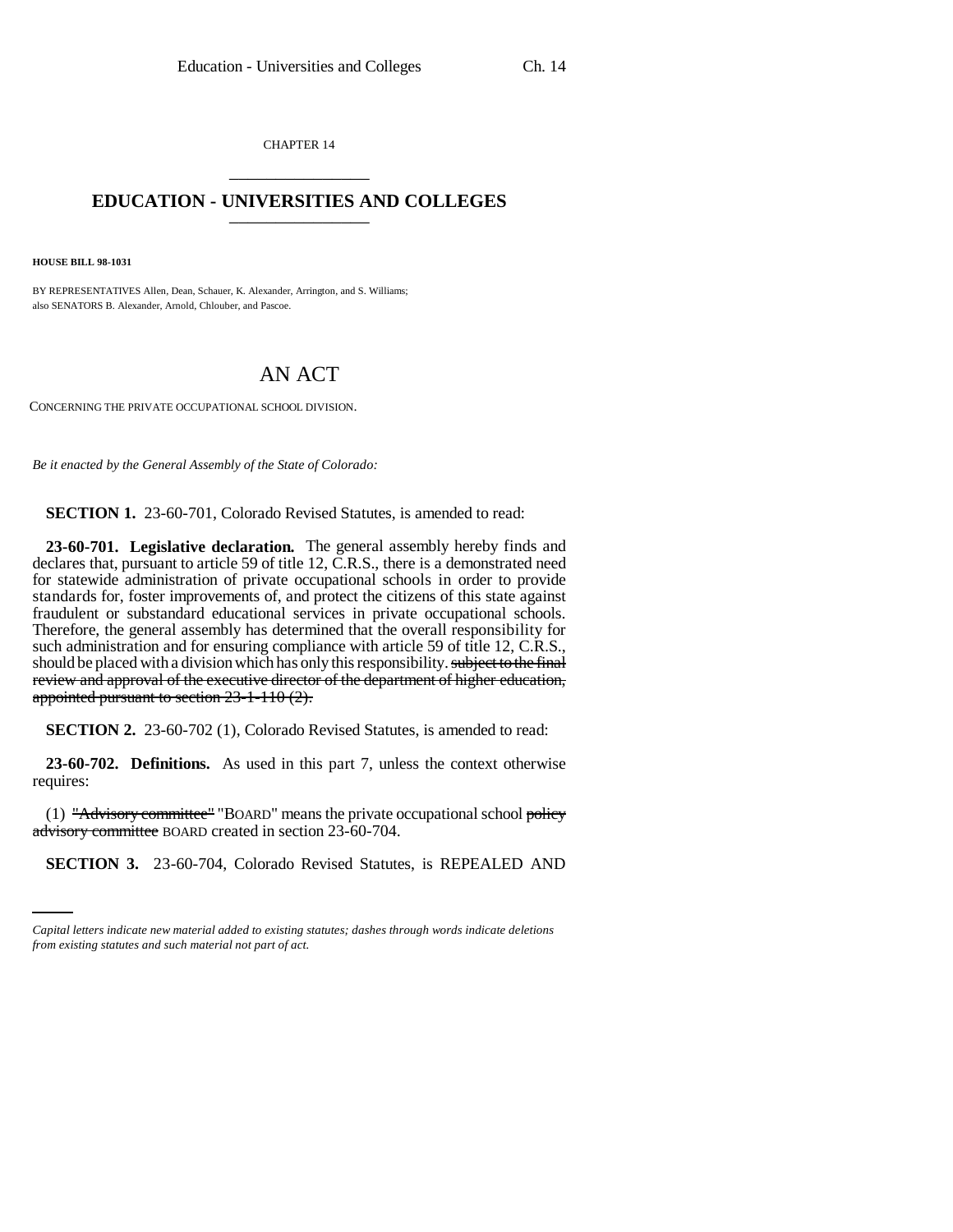## REENACTED, WITH AMENDMENTS, to read:

**23-60-704. Private occupational school board - established - membership.** (1) EFFECTIVE JUNE 30, 1998, THE PRIVATE OCCUPATIONAL SCHOOL POLICY ADVISORY COMMITTEE IS ABOLISHED, AND THE TERMS OF MEMBERS OF THE ADVISORY COMMITTEE SERVING AS SUCH IMMEDIATELY PRIOR TO JUNE 30, 1998, ARE TERMINATED.

(2) EFFECTIVE JULY 1, 1998, THERE IS ESTABLISHED, IN THE PRIVATE OCCUPATIONAL SCHOOL DIVISION, THE PRIVATE OCCUPATIONAL SCHOOL BOARD WHICH SHALL ADVISE THE DIRECTOR ON THE ADMINISTRATION OF THIS PART 7 AND SHALL HAVE THE POWERS AND DUTIES SPECIFIED IN SECTION 23-60-704.5. THE BOARD SHALL EXERCISE ITS POWERS AND PERFORM ITS DUTIES AND FUNCTIONS SPECIFIED IN THIS PART 7 AS IF THE SAME WERE TRANSFERRED TO THE DEPARTMENT BY A **TYPE 1** TRANSFER, AS SUCH TRANSFER IS DEFINED IN THE "ADMINISTRATIVE ORGANIZATION ACT OF 1968", ARTICLE 1 OF TITLE 24, C.R.S.

(3) THE BOARD SHALL CONSIST OF SEVEN MEMBERS APPOINTED BY THE GOVERNOR, WITH THE CONSENT OF THE SENATE, AS FOLLOWS:

(a) THREE MEMBERS SHALL BE OWNERS OR OPERATORS OF PRIVATE OCCUPATIONAL SCHOOLS THAT RECEIVE TITLE IV FUNDS:

(b) FOUR MEMBERS SHALL BE REPRESENTATIVES OF THE GENERAL PUBLIC, AT LEAST ONE OF WHOM IS EMPLOYED BY A LENDING INSTITUTION LOCATED IN COLORADO AND IS FAMILIAR WITH THE COLORADO STUDENT LOAN PROGRAM AND AT LEAST TWO OF WHOM ARE OWNERS OR OPERATORS OF BUSINESSES WITHIN COLORADO THAT EMPLOY STUDENTS WHO ARE ENROLLED IN SCHOOLS THAT ARE SUBJECT TO ADMINISTRATION BY THE PRIVATE OCCUPATIONAL SCHOOL DIVISION.

(4) NO APPOINTED MEMBER SHALL BE AN EMPLOYEE OF ANY JUNIOR COLLEGE, COMMUNITY OR TECHNICAL COLLEGE, SCHOOL DISTRICT, OR PUBLIC AGENCY THAT RECEIVES VOCATIONAL FUNDS ALLOCATED BY ANY STATE AGENCY.

(5) THE BOARD MEMBERS SHALL SERVE FOUR-YEAR TERMS; EXCEPT THAT, OF THE MEMBERS FIRST APPOINTED TO THE BOARD, THREE MEMBERS TO BE SELECTED BY THE GOVERNOR SHALL SERVE TWO-YEAR TERMS. NO MEMBER SHALL SERVE MORE THAN TWO CONSECUTIVE FOUR-YEAR TERMS.

(6) THE BOARD SHALL HOLD REGULAR MEETINGS AT SUCH TIMES AS IT MAY DEEM APPROPRIATE, BUT IT SHALL NOT MEET LESS THAN FOUR TIMES PER YEAR.

(7) BOARD MEMBERS SHALL BE PAID A PER DIEM OF THIRTY-FIVE DOLLARS FOR EACH DAY ON WHICH THE BOARD MEETS AND THEIR ACTUAL AND NECESSARY EXPENSES INCURRED IN THE CONDUCT OF OFFICIAL BUSINESS.

(8) THE DIVISION SHALL PROVIDE ANY NECESSARY STAFF ASSISTANCE FOR THE BOARD.

**SECTION 4.** Part 7 of article 60 of title 23, Colorado Revised Statutes, is amended BY THE ADDITION OF A NEW SECTION to read: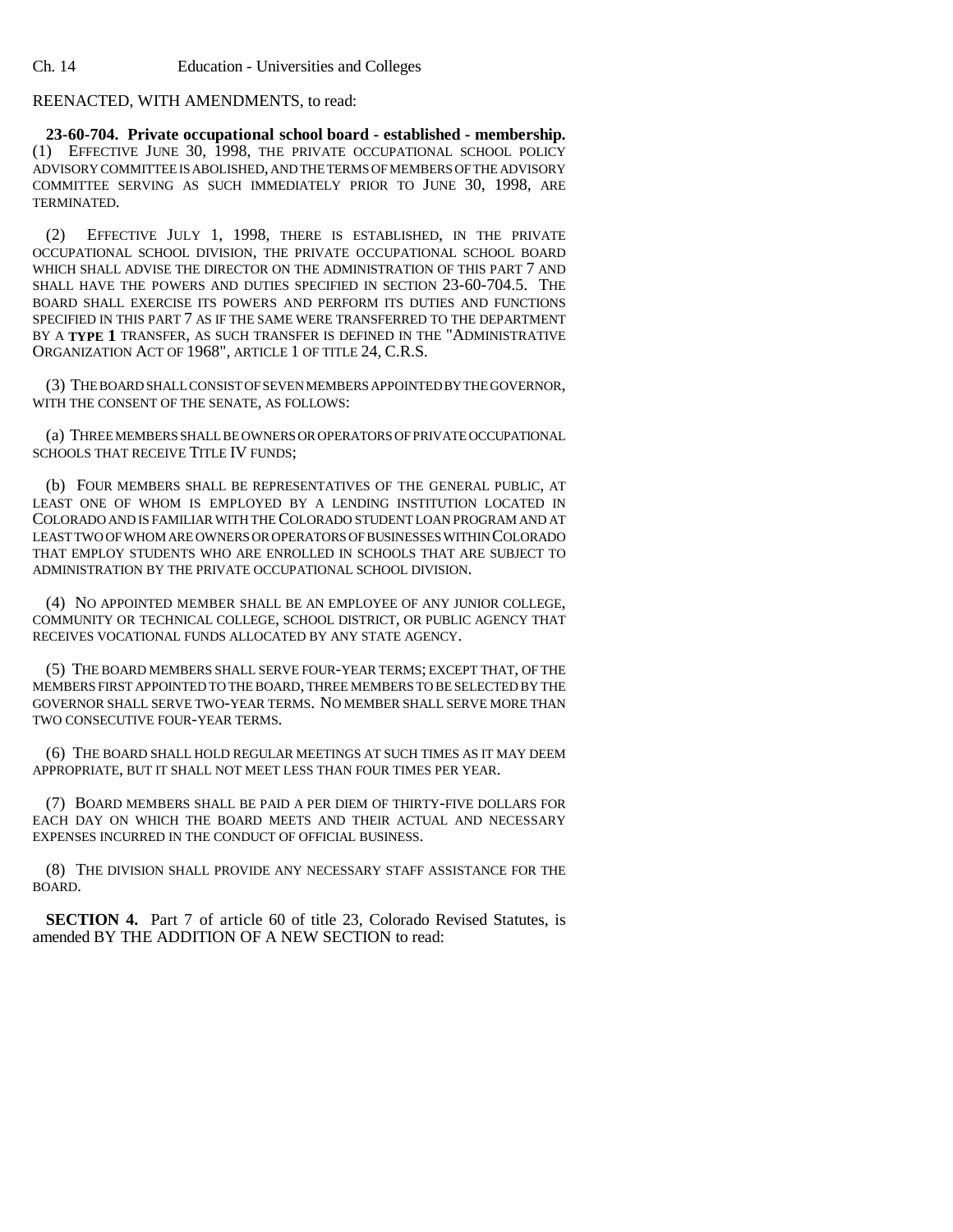**23-60-704.5. Duties and powers of the board.** THE BOARD SHALL HAVE THE POWERS AND DUTIES SPECIFIED IN SECTION 12-59-105.3, C.R.S.

**SECTION 5.** 23-60-705, Colorado Revised Statutes, is amended to read:

**23-60-705. Duties and powers of the division subject to the approval of the executive director.** The division shall exercise all of the powers and duties set forth in section 12-59-105, C.R.S. and shall be responsible for administering and scrutinizing all aspects of the private occupational schools in the state in accordance with article 59 of title 12, C.R.S. The executive director shall review and approve, consistent with the institutional role and statewide needs, any action taken by the division pursuant to the powers and duties set forth in section 12-59-105, C.R.S.; including but not limited to establishing minimum criteria for applicants for certificates of approval and agents' permits, granting accreditation to private occupational schools, promulgating rules and regulations, and granting or denying certificates of approval; except that the participation of the executive director shall not be required in any notice of noncompliance proceeding where a denial of an application for or revocation of a certificate of approval or an agent's permit by the division is made pursuant to section  $12-59-112$  or  $12-59-113$ , C.R.S. ACTION TAKEN BY THE BOARD.

**SECTION 6.** 12-59-102 (1) (d), Colorado Revised Statutes, is amended to read:

**12-59-102. Legislative declaration.** (1) It is the purpose of this article to provide standards for and to foster and improve private occupational schools and their educational services and to protect the citizens of this state against fraudulent or substandard private occupational schools by:

(d) Providing certain rights and remedies to the private occupational school division, THE PRIVATE OCCUPATIONAL SCHOOL BOARD CREATED IN SECTION 23-60-704, C.R.S., and the consuming public necessary to effectuate the purposes of this article;

**SECTION 7.** 12-59-103, Colorado Revised Statutes, is amended BY THE ADDITION OF A NEW SUBSECTION to read:

**12-59-103. Definitions.** As used in this article, unless the context otherwise requires:

(2.6) "BOARD" MEANS THE PRIVATE OCCUPATIONAL SCHOOL BOARD CREATED IN SECTION 23-60-704, C.R.S.

**SECTION 8.** 12-59-105, Colorado Revised Statutes, is amended to read:

**12-59-105. Powers and duties of division.** (1) The division shall have, in addition to the powers and duties now vested therein by law, the following powers and duties:

(a) To establish minimum criteria in conformity with section 12-59-106, including quality of education, ethical business practices, and fiscal responsibility, which an applicant for a certificate of approval shall meet before such certificate of approval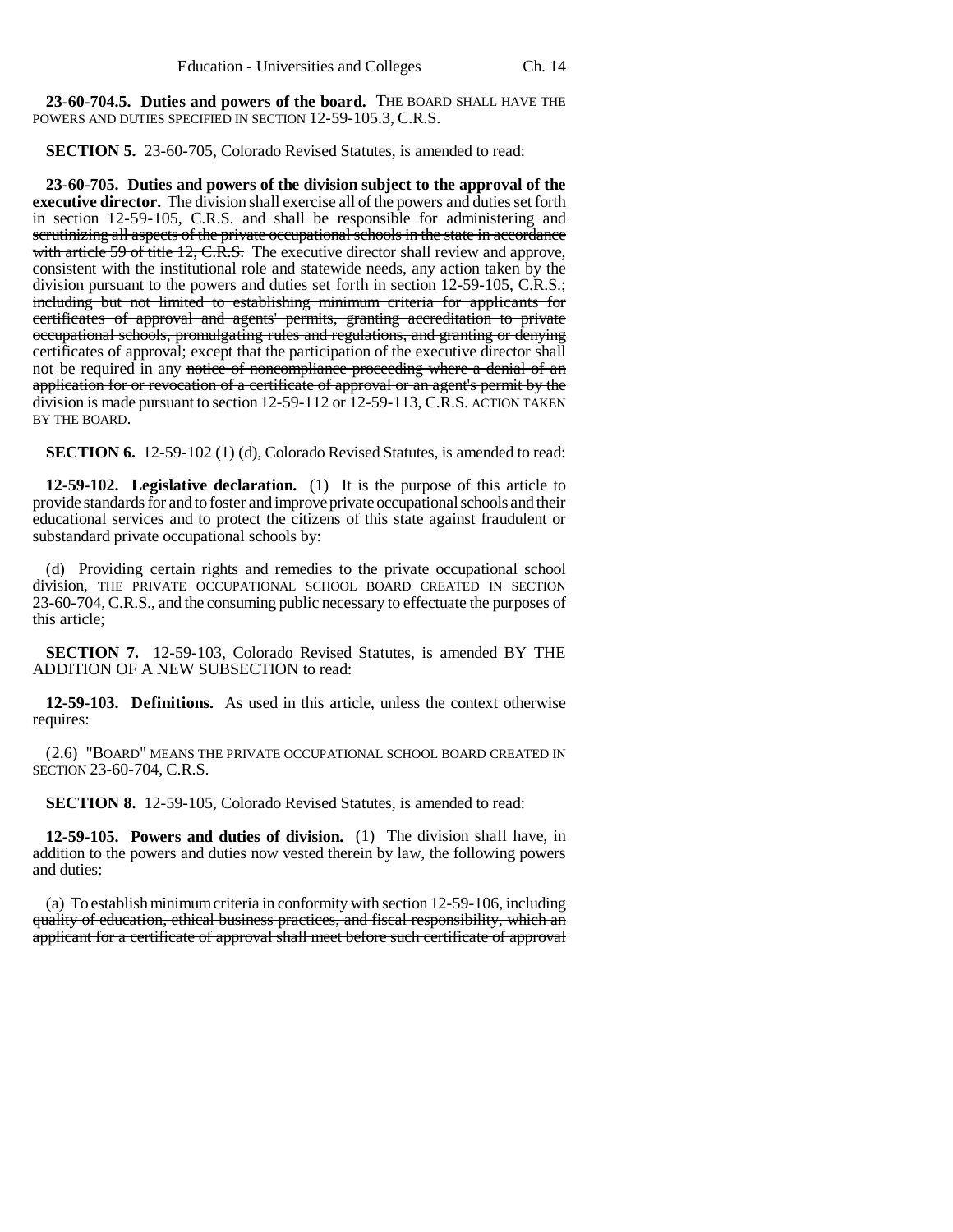may be issued and continued in effect. The criteria to be developed under this section shall be such as will effectuate the purposes of this article.

(b) To establish minimum criteria in conformity with section 12-59-106 which an applicant for an agent's permit shall meet before such agent's permit may be issued and continued in effect. The criteria to be developed under this section shall be such as will effectuate the purposes of this article.

(c) To receive, investigate, and evaluate, as it deems necessary, and act upon applications for certificates of approval, agents' permits, and changes of ownership;

(d) To publish a list of schools and maintain a list of agents authorized to operate in this state under the provisions of this article;

(e) To receive or cause to be maintained as a permanent file, in conformity with section 12-59-119, copies of educational, financial, and other records;

(f) To require the posting of appropriate notices on the school premises notifying students of any school closure by operation of law or otherwise;

(g) To investigate, as it deems necessary, any entity subject to, or reasonably believed by the division to be subject to, the jurisdiction of this article and, in connection therewith, to subpoena any persons, books, records, or documents pertaining to such investigation, to require answers in writing, under oath, to questions propounded by the division, and to administer an oath or affirmation to any person in connection with any such investigation. Such investigation may include the physical inspection of school facilities and records. Said subpoena shall be enforceable by any court of record of this state.

(h) To deny or revoke permits of agents of any out-of-state school determined not to be in compliance with this article;

(i) To appoint administrative law judges to conduct hearings on any matter within the jurisdiction of the division, which shall include the conduct of hearings in aid of any investigation or inquiry pursuant to paragraph  $(g)$  of this subsection  $(1)$ ;

(j) To grant accreditation to schools which make application and which meet the standards of accreditation established by the division, which shall include at least the standards of accreditation required for recognition of an accrediting authority for private occupational schools by the United States office of education. Accreditation shall be voluntary and shall not affect, in any manner, a certificate of approval issued by the division as provided in this article. A school making application for accreditation shall pay all reasonable expenses incurred by the division, including any payments to evaluators, in the performance of the accreditation evaluation or in connection with the continuation of any accreditation received under this paragraph  $<sub>0</sub>$ .</sub>

(k) To negotiate and enter into interstate reciprocity agreements with similar agencies in other states whenever, in the judgment of the division AND THE BOARD, such agreements are or will be helpful in effectuating the purposes of this article; except that nothing contained in any such reciprocity agreement shall be construed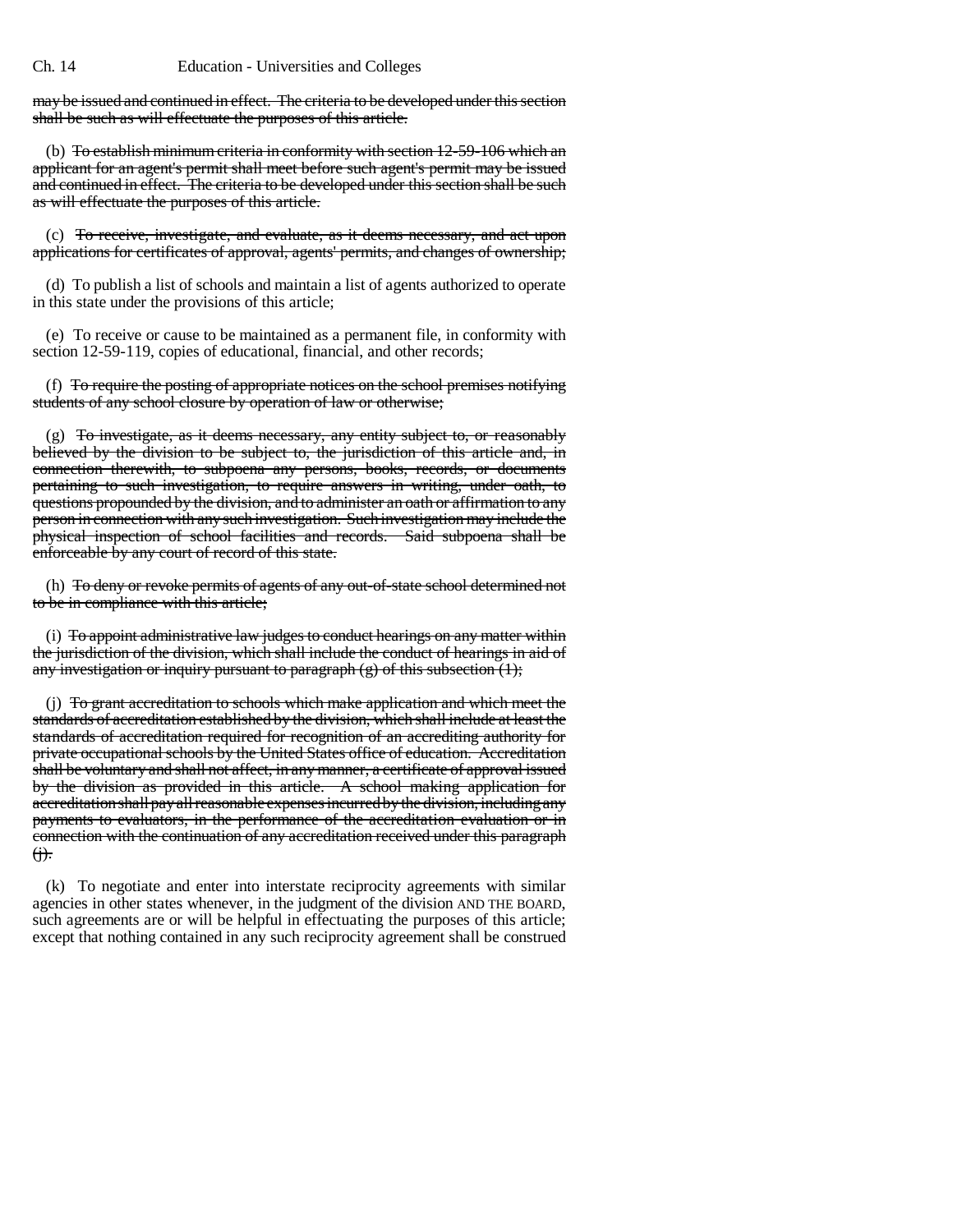as limiting the division's powers, duties, and responsibilities with respect to investigating or acting upon any application for a certificate of approval for a private occupational school or an application for issuance of or renewal of any agent's permit or with respect to the enforcement of any provision of this article or any of the rules or regulations promulgated under this article.

(l) To promulgate rules and regulations and to adopt procedures necessary or appropriate for the conduct of its work and the implementation of this article;

(m) To exercise other powers and duties implied, but not enumerated, in this section which, in the judgment of the division, are deemed necessary in order to carry out the provisions of this article;

(n) To establish educational standards and requirements for the awarding of appropriate educational credentials by private occupational schools; except that no private occupational school may award an associate degree unless it has met the total and general course hour standards established by the state board.

**SECTION 9.** Article 59 of title 12, Colorado Revised Statutes, is amended BY THE ADDITION OF A NEW SECTION to read:

**12-59-105.3. Powers and duties of board.** (1) THE BOARD SHALL HAVE THE FOLLOWING POWERS AND DUTIES:

(a) TO ESTABLISH MINIMUM CRITERIA IN CONFORMITY WITH SECTION 12-59-106, INCLUDING QUALITY OF EDUCATION, ETHICAL BUSINESS PRACTICES, AND FISCAL RESPONSIBILITY, WHICH AN APPLICANT FOR A CERTIFICATE OF APPROVAL SHALL MEET BEFORE SUCH CERTIFICATE OF APPROVAL MAY BE ISSUED AND CONTINUED IN EFFECT. THE CRITERIA TO BE DEVELOPED UNDER THIS SECTION SHALL BE SUCH AS WILL EFFECTUATE THE PURPOSES OF THIS ARTICLE.

(b) TO ESTABLISH MINIMUM CRITERIA IN CONFORMITY WITH SECTION 12-59-106 WHICH AN APPLICANT FOR AN AGENT'S PERMIT SHALL MEET BEFORE SUCH AGENT'S PERMIT MAY BE ISSUED AND CONTINUED IN EFFECT. THE CRITERIA TO BE DEVELOPED UNDER THIS SECTION SHALL BE SUCH AS WILL EFFECTUATE THE PURPOSES OF THIS ARTICLE.

(c) TO CONSULT WITH THE DIVISION REGARDING INTERSTATE RECIPROCITY AGREEMENTS;

(d) TO RECEIVE, INVESTIGATE, AND EVALUATE, AS IT DEEMS NECESSARY, AND ACT UPON APPLICATIONS FOR CERTIFICATES OF APPROVAL, AGENTS' PERMITS, AND CHANGES OF OWNERSHIP;

(e) TO REQUIRE THE POSTING OF APPROPRIATE NOTICES ON THE SCHOOL PREMISES NOTIFYING STUDENTS OF ANY SCHOOL CLOSURE BY OPERATION OF LAW OR OTHERWISE;

(f) TO INVESTIGATE, AS IT DEEMS NECESSARY, ANY ENTITY SUBJECT TO, OR REASONABLY BELIEVED BY THE BOARD TO BE SUBJECT TO, THE JURISDICTION OF THIS ARTICLE AND, IN CONNECTION THEREWITH, TO SUBPOENA ANY PERSONS, BOOKS,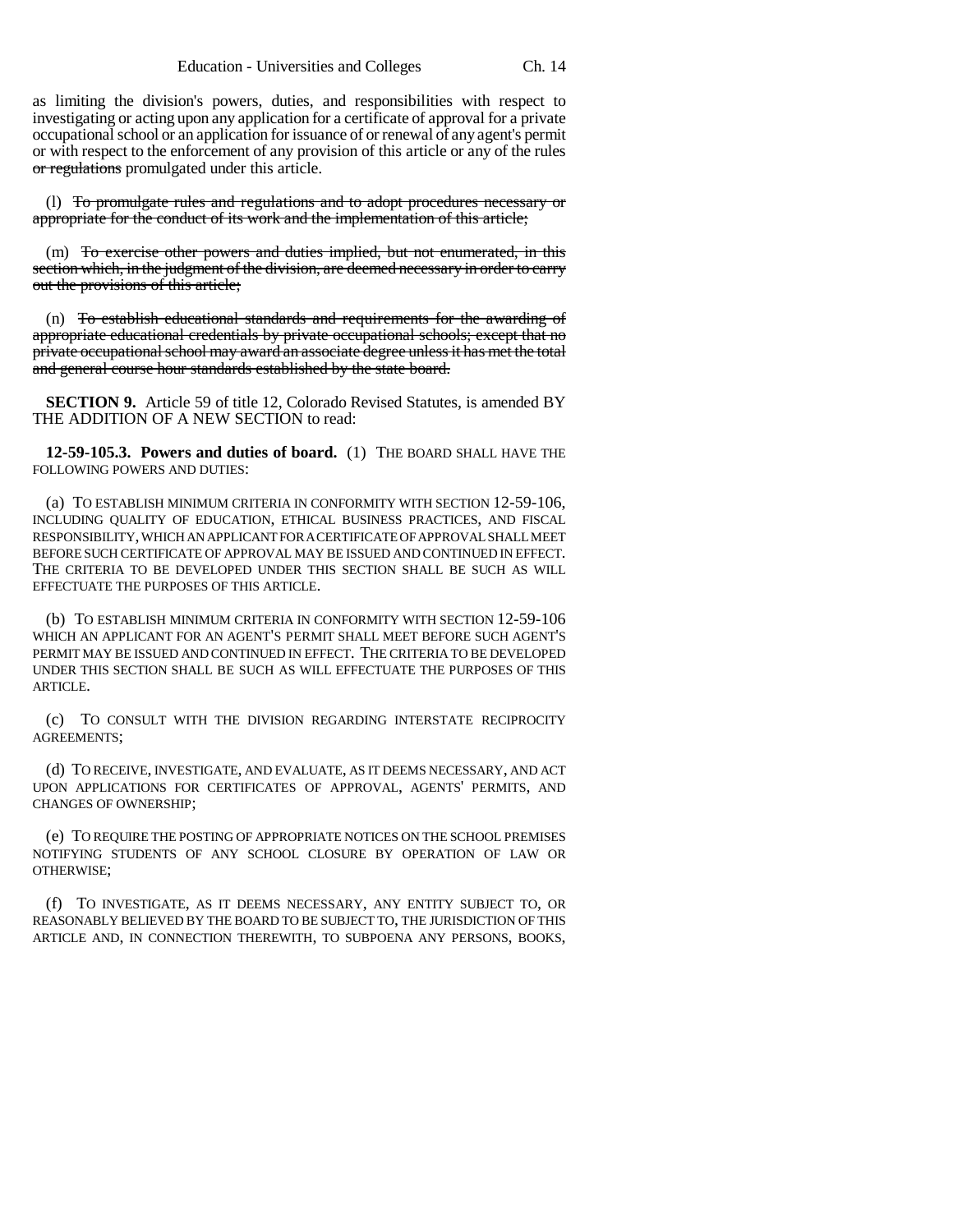RECORDS, OR DOCUMENTS PERTAINING TO SUCH INVESTIGATION, TO REQUIRE ANSWERS IN WRITING, UNDER OATH, TO QUESTIONS PROPOUNDED BY THE BOARD, AND TO ADMINISTER AN OATH OR AFFIRMATION TO ANY PERSON IN CONNECTION WITH ANY SUCH INVESTIGATION. SUCH INVESTIGATION MAY INCLUDE THE PHYSICAL INSPECTION OF SCHOOL FACILITIES AND RECORDS. SAID SUBPOENA SHALL BE ENFORCEABLE BY ANY COURT OF RECORD OF THIS STATE.

(g) TO DENY OR REVOKE THE AGENT'S PERMIT OF AN AGENT OF AN OUT-OF-STATE SCHOOL DETERMINED NOT TO BE IN COMPLIANCE WITH THIS ARTICLE;

(h) TO APPOINT ADMINISTRATIVE LAW JUDGES TO CONDUCT HEARINGS ON ANY MATTER WITHIN THE JURISDICTION OF THE BOARD, WHICH SHALL INCLUDE THE CONDUCT OF HEARINGS IN AID OF ANY INVESTIGATION OR INQUIRY PURSUANT TO PARAGRAPH (f) OF THIS SUBSECTION (1);

(i) TO GRANT ACCREDITATION TO SCHOOLS THAT MAKE APPLICATION AND THAT MEET THE STANDARDS OF ACCREDITATION ESTABLISHED BY THE BOARD, WHICH SHALL INCLUDE AT LEAST THE STANDARDS OF ACCREDITATION REQUIRED FOR RECOGNITION OF AN ACCREDITING AUTHORITY FOR PRIVATE OCCUPATIONAL SCHOOLS BY THE UNITED STATES OFFICE OF EDUCATION. ACCREDITATION SHALL BE VOLUNTARY AND SHALL NOT AFFECT, IN ANY MANNER, A CERTIFICATE OF APPROVAL ISSUED BY THE BOARD AS PROVIDED IN THIS ARTICLE. A SCHOOL MAKING APPLICATION FOR ACCREDITATION SHALL PAY ALL REASONABLE EXPENSES INCURRED BY THE BOARD, INCLUDING ANY PAYMENTS TO EVALUATORS, IN THE PERFORMANCE OF THE ACCREDITATION EVALUATION OR IN CONNECTION WITH THE CONTINUATION OF ANY ACCREDITATION RECEIVED UNDER THIS PARAGRAPH (i).

(j) TO PROMULGATE RULES AND TO ADOPT PROCEDURES NECESSARY OR APPROPRIATE FOR THE CONDUCT OF ITS WORK AND THE IMPLEMENTATION OF THIS ARTICLE;

(k) TO ESTABLISH EDUCATIONAL STANDARDS AND REQUIREMENTS FOR THE AWARDING OF APPROPRIATE EDUCATIONAL CREDENTIALS BY PRIVATE OCCUPATIONAL SCHOOLS;

(l) TO EXERCISE OTHER POWERS AND DUTIES IMPLIED, BUT NOT ENUMERATED, IN THIS SECTION WHICH, IN THE JUDGMENT OF THE BOARD, ARE NECESSARY IN ORDER TO CARRY OUT THE PROVISIONS OF THIS ARTICLE.

**SECTION 10.** 12-59-105.5, Colorado Revised Statutes, is amended to read:

**12-59-105.5. Occupational credentials for instructors of barbering and cosmetology.** The holder of a valid current Colorado license to practice as an instructor of barbering or cosmetology prior to November 1, 1990, shall be awarded a current occupational credential by the state board as prescribed by the rules and regulations concerning private occupational schools promulgated pursuant to section  $12-59-105$  (1) (i) SECTION 12-59-105.3 (1) (j). All persons awarded such occupational credential pursuant to this section shall meet the requirements of the state board for renewal of the credential.

**SECTION 11.** The introductory portion to 12-59-106 (1) and 12-59-106 (1) (f),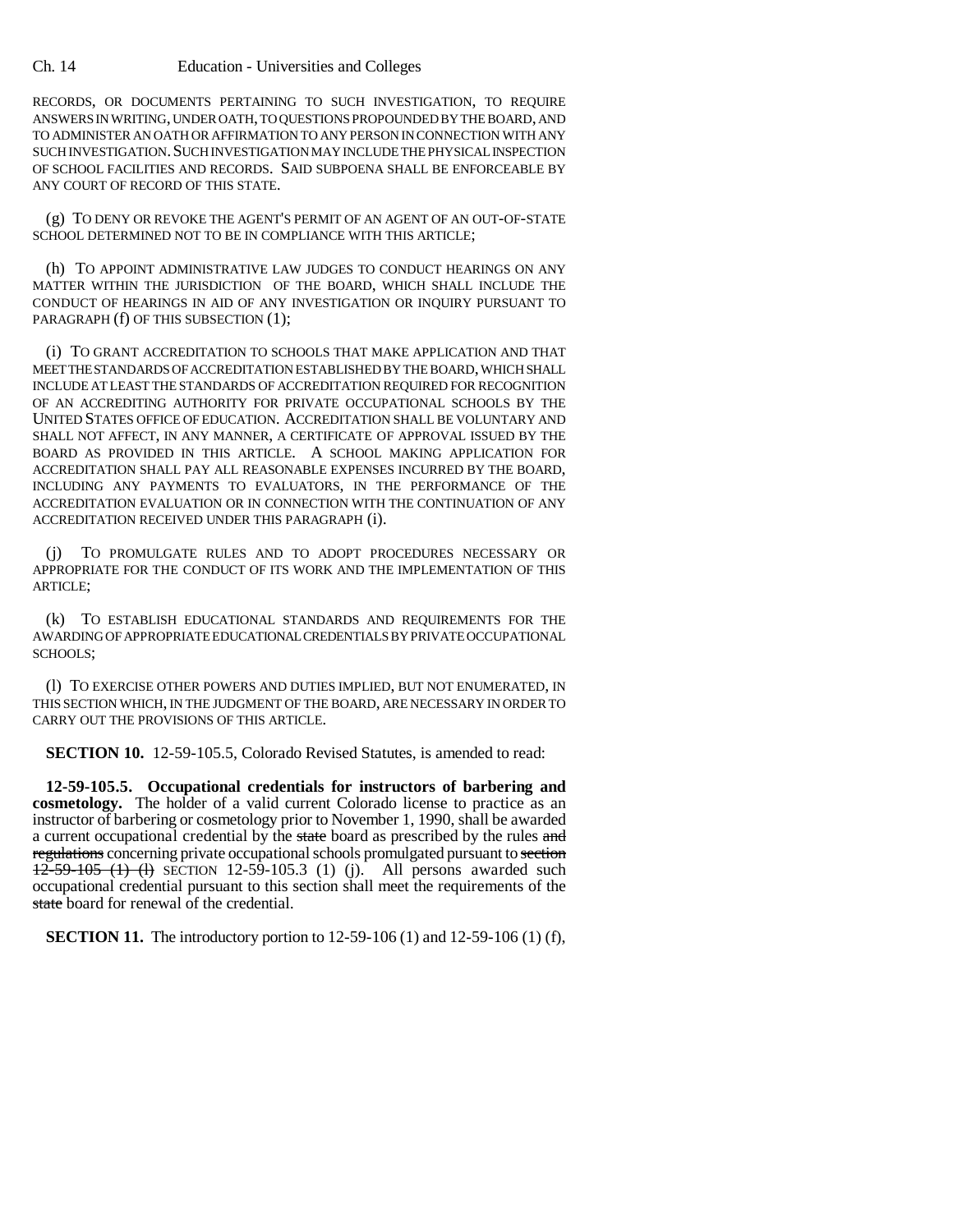$(1)$   $(0)$ ,  $(1)$   $(p)$ ,  $(1)$   $(r)$ , and  $(2)$ , Colorado Revised Statutes, are amended to read:

**12-59-106. Minimum standards.** (1) In establishing the criteria required by section  $12-59-105$  (1) (a), (1) (b), and (1) (n) SECTION 12-59-105.3 (1) (a), (1) (b), AND  $(1)$  (k), the division BOARD shall observe and require compliance with at least the following minimum standards for all schools:

(f) That the school provides each prospective student with a school catalog and other printed information describing the educational services offered and describing entrance requirements, program objectives, length of programs, schedule of tuitions, fees, all other charges and expenses necessary for the completion of the program of study, cancellation and refund policies, and such other material facts concerning the school and the program of instruction that are likely to affect the decision of a student to enroll therein as required by the division BOARD and that such information is provided to a prospective student prior to the commencement of classes and the execution of any enrollment agreement or contract;

(o) That an out-of-state school shall maintain records which include, but are not limited to, a list of the name and address of each student enrolled from within this state and that such records shall be made available to the division BOARD upon request;

(p) That the school shall submit to the division BOARD the name and Colorado address of a designated agent upon whom any process, notice, or demand may be served and that such agent shall be maintained continuously. Nothing contained in this section shall limit or affect the right to serve any process, notice, or demand required or permitted by law to be served upon a foreign corporation in any other manner now or hereafter permitted by law.

 $(r)$  That an agent shall represent only a school which THAT meets the minimum standards set forth in this section and the criteria established pursuant to section 12-59-105 SECTION 12-59-105.3;

(2) A school that is accredited by an accrediting association officially recognized by the United States education department or by the division BOARD may fulfill the requirements of paragraphs (c) to (o) and (s) of subsection  $(1)$  of this section by maintaining its accreditation with its appropriate accrediting association as long as the accrediting standards meet or exceed the minimum standards set forth in this article.

**SECTION 12.** 12-59-107 (1) (b) and (1) (e), Colorado Revised Statutes, are amended to read:

**12-59-107. Prohibitions.** (1) No entity of whatever kind, alone or in concert with others, shall:

(b) Offer educational services in or grant educational credentials from a school located within or without this state unless said agent holds a valid agent's permit issued pursuant to the provisions of this article; except that the division BOARD may promulgate rules and regulations to permit the rendering of legitimate public information services without such permit;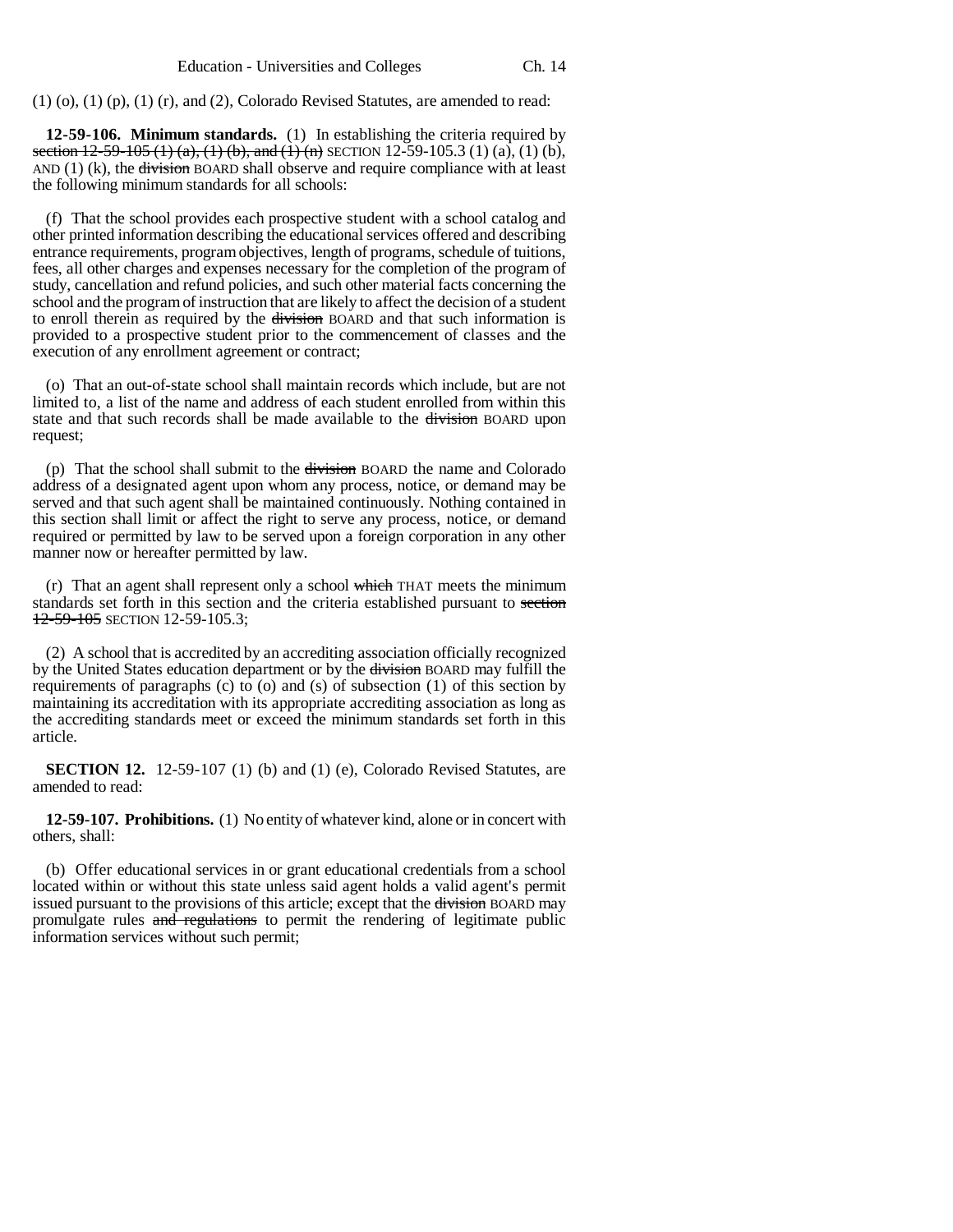(e) Award associate degrees unless such entity has met the total and general course hour standards established by the state board.

**SECTION 13.** The introductory portion to 12-59-108 (1) and 12-59-108 (1) (a), (3), and (5), Colorado Revised Statutes, are amended to read:

**12-59-108. Application for certificate of approval.** (1) Any entity desiring to operate a private occupational school in this state shall make application for a certificate of approval to the division BOARD upon forms to be provided by the division BOARD. Said application shall include at least the following:

(a) A catalog published or proposed to be published by the school containing the information specified in the criteria promulgated by the division BOARD;

(3) The <del>division</del> BOARD shall not be required to act upon an application until such time as an application is submitted as set forth in this section.

(5) The division BOARD shall not be required to act upon an application submitted by a school whose certificate of approval has been revoked or denied by a final nonappealable order of the <del>division</del> BOARD for a period of twelve months subsequent to said revocation or denial. Notwithstanding that an order of revocation or denial may be subject to judicial review, said school shall otherwise comply with and be subject to the provisions of this article; except that said school shall not be required to submit an application as required by this section.

**SECTION 14.** 12-59-109 (1) and (3), Colorado Revised Statutes, are amended to read:

**12-59-109. Issuance of certificate of approval.** (1) Following the review and evaluation of an application for a certificate of approval and any further information required by the division BOARD to be submitted by the applicant and such investigation and appraisal of the applicant as the division BOARD deems necessary or appropriate, the division BOARD shall either grant or deny a certificate of approval to the applicant. A certificate of approval shall be issued to the applicant in the name of the school and shall state in clear and conspicuous language the name and address of the school, the date of issuance, and the term of approval.

(3) At any time within the period of a certificate of approval, the division BOARD may require the school to submit supplementary documentation or information deemed necessary to enable the division BOARD to determine whether said school is continuing to be operated in compliance with the provisions of this article.

**SECTION 15.** 12-59-110 (1) and (2), Colorado Revised Statutes, are amended to read:

**12-59-110. Application for change of ownership.** (1) In the event of a change of ownership of a school, the seller, prior to the effective date of the change of ownership, shall notify the division BOARD in writing, and the buyer, prior to or within thirty days after the change of ownership, shall make application for approval of the change of ownership upon forms to be provided and in a manner prescribed by the division BOARD. In the event of a failure to do so, the school's certificate of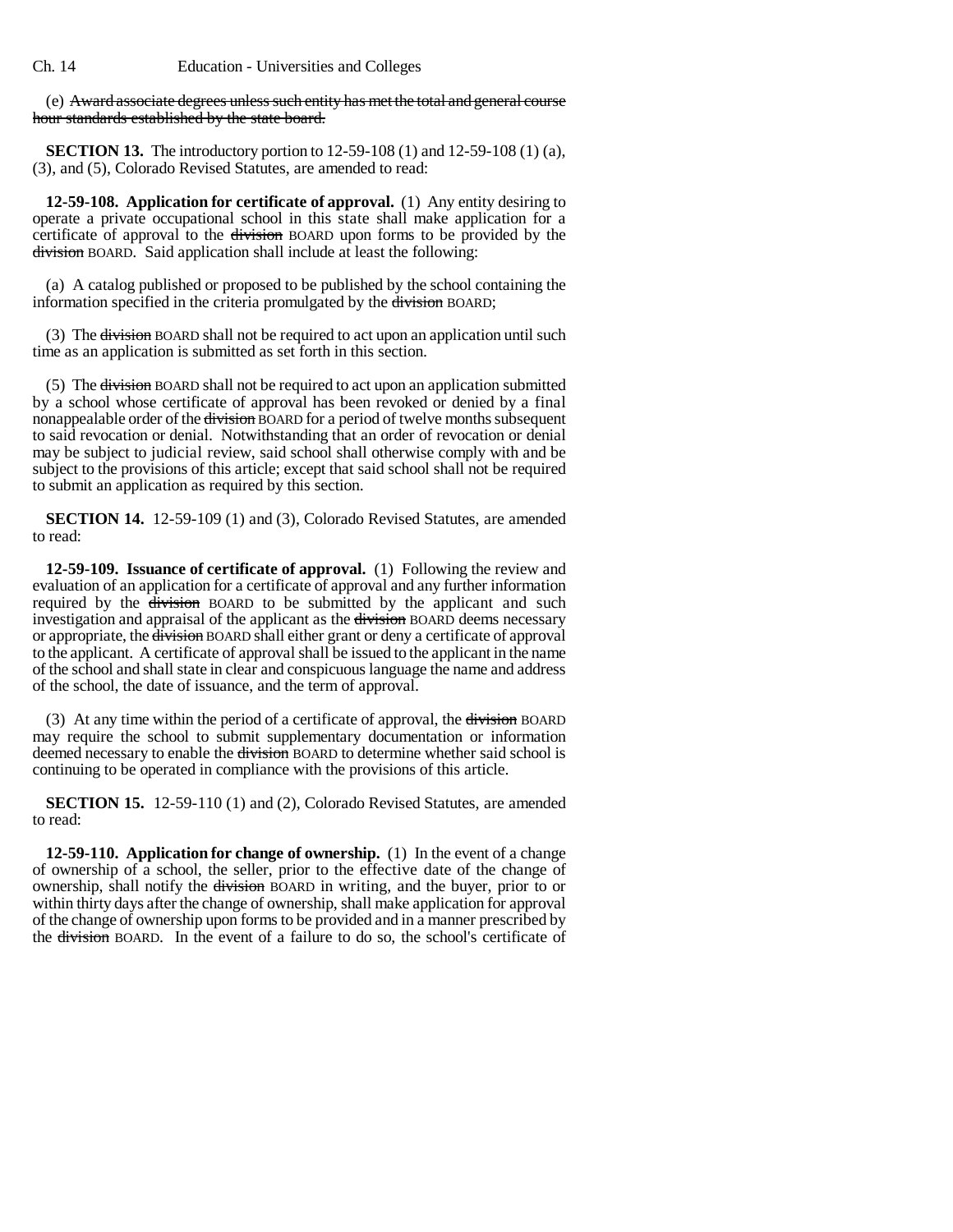approval shall be suspended by operation of law until such application has been received and approved by the division BOARD as provided in this section.

(2) Following the review and evaluation of an application and any further information required by the division BOARD to be submitted by the applicant and such investigation and appraisal of an applicant as the division BOARD deems necessary or appropriate, the division BOARD shall either grant or deny the application. Denial of an application shall be in the same manner as set forth in section 12-59-112 for a denial of an application for a certificate of approval; except that the division BOARD shall not be required to submit a notice of noncompliance.

**SECTION 16.** The introductory portion to 12-59-111 (2) (a) and 12-59-111 (2) (b), (2) (d), (2) (h), and (2) (i), Colorado Revised Statutes, are amended to read:

**12-59-111. Agent's permits.** (2) **Out-of-state schools.** (a) Any person desiring to engage in the performance of the duties as an agent within this state, for a school located outside this state, shall make application through the school to the division BOARD upon forms to be provided by the division. Said application shall include the following:

(b) An application submitted by an applicant who intends to represent a school located outside this state shall not be acted upon until any information regarding said school which is required to be submitted by the division BOARD, including the name and Colorado address of a designated agent upon whom any process, notice, or demand may be served, has been received.

(d) Following the review and evaluation of an application and any further information required by the <del>division</del> BOARD to be submitted by the applicant and such investigation and appraisal of an applicant as the division BOARD deems necessary or appropriate, the division BOARD shall recommend to the executive director either a grant or denial of an agent's permit to the applicant.

(h) At least sixty days prior to the expiration of an agent's permit, the agent shall complete and file with the <del>division</del> BOARD an application form and fee for renewal of said permit. Said application shall be reviewed and acted upon as provided in this article. If such application is not submitted as set forth in this section, the agent's existing permit shall expire on July 1.

(i) The division BOARD shall not be required to act upon an application submitted by an agent whose permit has been revoked or denied by a final nonappealable order of the division BOARD for a period of twelve months subsequent to said revocation or denial. Notwithstanding that an order of revocation or denial shall be subject to judicial review, said agent shall otherwise comply with and be subject to the provisions of this article; except that said agent shall not be required to submit an application as required by this section.

**SECTION 17.** 12-59-112 (1), (2), and (3), Colorado Revised Statutes, are amended to read:

**12-59-112. Denial of application for certificate of approval or agent's permit.** (1) If the division BOARD, upon review of an application for a certificate of approval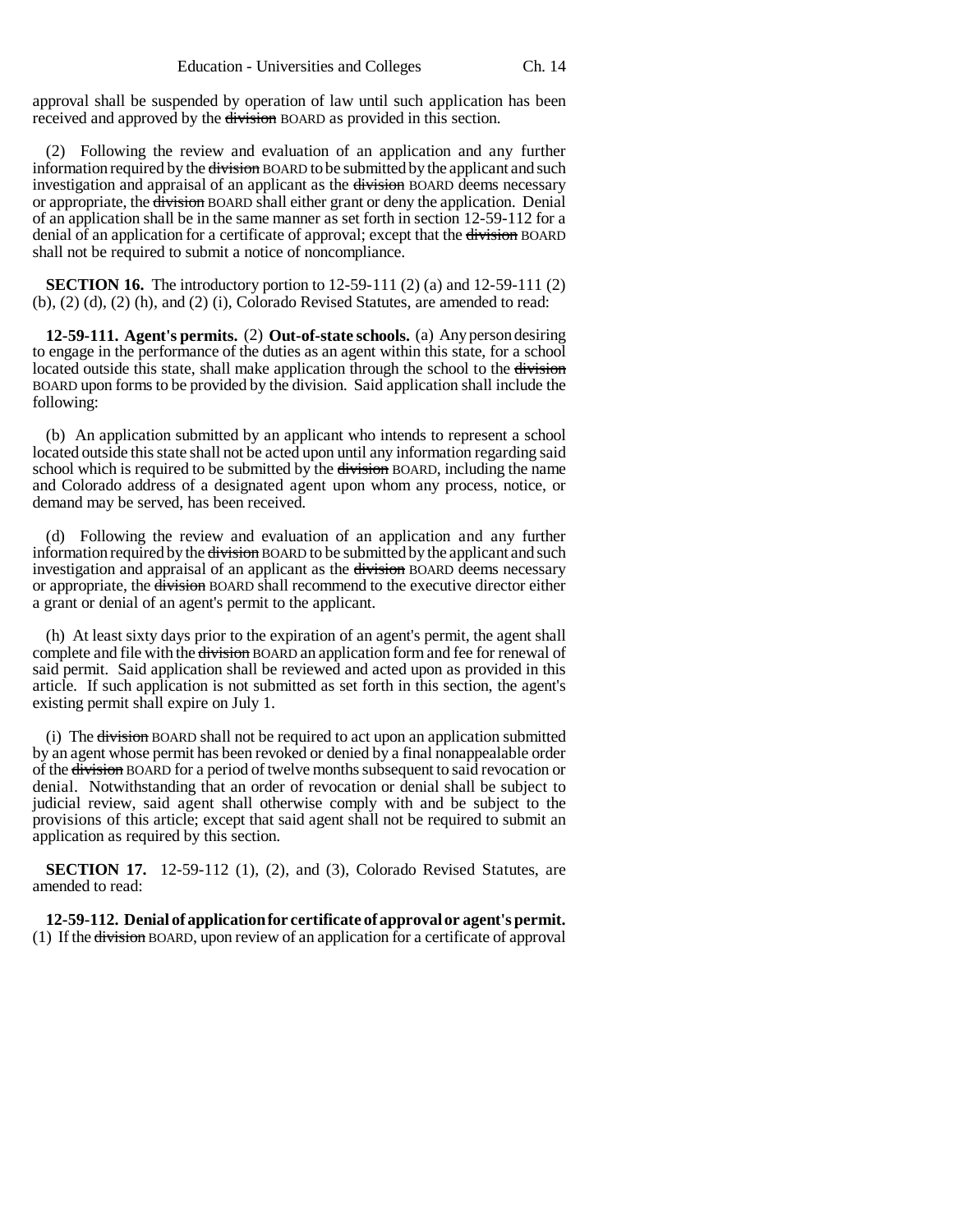or for an agent's permit, determines upon reasonable belief that the applicant fails to meet any one or more of the criteria established pursuant to this article, the division BOARD shall submit to the applicant a notice of noncompliance setting forth the reasons therefor in writing. The notice shall set forth a period of time within which the applicant may submit written data, arguments, views, or information with respect to the reasons set forth in the notice and during which time the applicant shall also be afforded the opportunity to eliminate the reason for said notice.

(2) The division BOARD shall consider such written data, arguments, views, or information submitted and the steps taken by the applicant to comply and shall thereafter determine upon reasonable belief whether a hearing shall be conducted for the purpose of denying said application.

(3) An application for a certificate of approval or an agent's permit may also be denied by the <del>division</del> BOARD if the applicant has furnished false or misleading written or oral statements, documents, or other representations to the division BOARD with the intent to mislead or conceal the truth of any matter to be considered by the division BOARD as a factor in approving the application.

**SECTION 18.** 12-59-113, Colorado Revised Statutes, is amended to read:

**12-59-113. Revocation of certificate of approval and agent's permit.** (1) If the division BOARD determines upon reasonable belief that the holder of a certificate of approval or an agent's permit has violated or is violating any one or more of the criteria established pursuant to this article, the division BOARD or its authorized designee shall submit to such holder or a school's designated agent for service of process a notice of noncompliance setting forth the reasons therefor in writing. The notice shall set forth a period of time within which the applicant may submit written data, views, arguments, or information with respect to the reasons set forth in the notice and during which time such holder shall also be afforded the opportunity to eliminate the reason for said notice.

(2) The division BOARD shall consider such written data, arguments, views, or information submitted and the steps taken by such holder to comply and shall thereafter determine upon reasonable belief whether a hearing shall be conducted for the purpose of revoking the certificate of approval or an agent's permit.

(3) If the division BOARD has reasonable grounds to believe and finds that such holder has willfully and deliberately violated the criteria established pursuant to this article or that the public health, safety, or welfare imperatively requires emergency action and incorporates such findings in its order, it may summarily suspend the certificate of approval or agent's permit pending a hearing which shall be promptly instituted and determined.

(4) A certificate of approval or an agent's permit may also be revoked by the division BOARD if the holder thereof has furnished false or misleading written or oral statements, documents, or other representations to the division BOARD with the intent to mislead or conceal the truth of any matter considered by the <del>division</del> BOARD as a factor in approving the application for a certificate of approval or an agent's permit or for continuing in effect the certificate of approval or an agent's permit.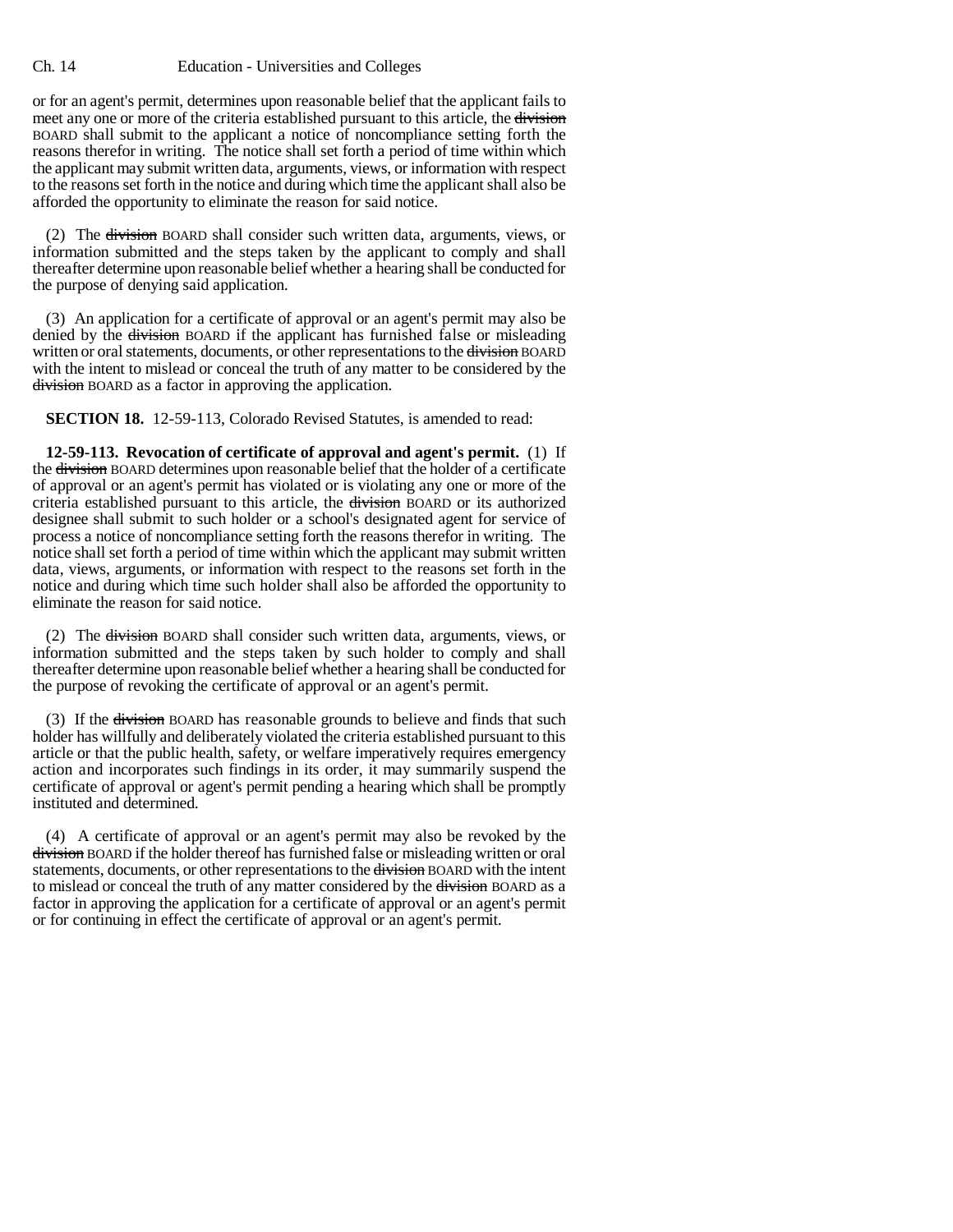(5) A certificate of approval may be revoked by the division BOARD if the holder thereof has had its surety bond cancelled and has not replaced it within fifteen days prior to the effective date of such bond termination.

**SECTION 19.** 12-59-114 (1) (d) and (3), Colorado Revised Statutes, are amended to read:

**12-59-114. Refund policy.** (1) As a condition for granting a certificate of approval or an agent's permit to represent a school located outside this state, a school shall maintain a policy for the refund of tuition and fees in the event, and within thirty days of the date, a student fails to enter the course, withdraws, or has been discontinued therefrom at any time prior to completion, and such policy shall provide for at least the following:

(d) That the school use a method of determining the official termination date of the student which complies with the state board's established criteria OF THE STATE BOARD FOR COMMUNITY COLLEGES AND OCCUPATIONAL EDUCATION;

(3) The division BOARD may require a school to submit to the division BOARD a notice of each tuition refund paid or contract cancelled in the manner and to the extent determined by the division BOARD.

**SECTION 20.** 12-59-115 (2), (6), (7) (a), (7) (b), (7) (e), (7) (f), (8), (9), (10), (11), (12), and (13), Colorado Revised Statutes, are amended to read:

**12-59-115. Bonds.** (2) At the time application is made for a certificate of approval, the division BOARD shall require an applicant to file with the division a surety bond in such sum as determined pursuant to subsection (3) of this section. Said bond shall be executed by the applicant as principal and by a surety company authorized to do business in this state. The bond shall be conditioned to provide indemnification to any student or enrollee or to any parent or guardian of such student or enrollee determined by the division BOARD to have suffered loss of tuition or any fees as a result of any act or practice which THAT is a violation of any minimum standard as set forth in this article or any criterion established pursuant thereto by a school or its agents and to provide train-out for students enrolled in an approved school ceasing operation as provided in subsection (7) of this section. The bond shall be continuous unless said surety is released as set forth in this section.

(6) (a) A student, enrollee, or parent or guardian of the student or enrollee claiming loss of tuition or fees may file a claim with the division BOARD if the claim results from an act or practice that violates a minimum standard or criterion established pursuant to section 12-59-106. Such claims that are filed with the division BOARD shall constitute public records and are subject to the provisions of article 72 of title 24, C.R.S.; except that no such claims records shall be made public if such release would violate any federal privacy law.

(b) Notwithstanding the provisions of paragraph (a) of this subsection (6), the division BOARD shall not consider any claim that is filed more than two years after the date the student discontinues his or her training at the school.

 $(7)$  (a) In the event that a private occupational school ceases operation, the division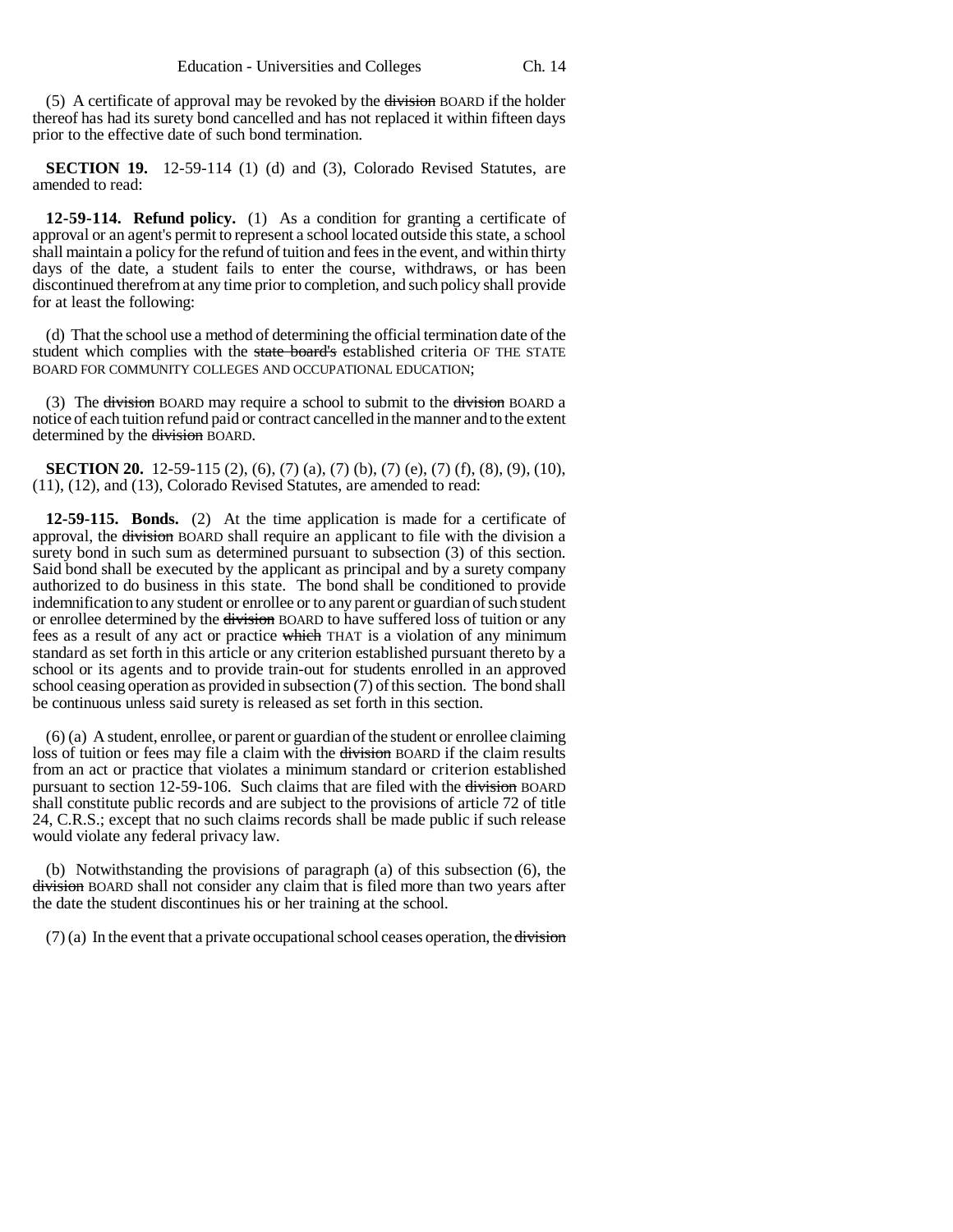BOARD shall be authorized to make demand on the surety of such school upon the demand for a refund by a student or the implementation of a train-out for the students of such school, and the surety shall pay the claim due in a timely manner. To the extent practicable, the <del>division</del> BOARD shall use the amount of the bond to provide train-out for students of the private occupational school ceasing operation through a contract with another approved private occupational school, a community college, an area vocational school, or any other training arrangement acceptable to the division BOARD. The train-out provided to a student shall replace the original enrollment agreement or contract between the student and the private occupational school ceasing operation; except that tuition and fee payments shall be made by the student as required by the original enrollment agreement or contract.

(b) Any student enrolled in a private occupational school ceasing operation who declines the train-out required to be offered pursuant to paragraph (a) of this subsection (7) may file a claim with the division BOARD for the student's prorated share of the prepaid, unearned tuition and fees paid by such student subject to the limitations of paragraph (c) of this subsection (7). No subsequent payment shall be made to a student, unless proof of satisfaction of any prior debt to a financial institution is submitted in accordance with the department of higher education BOARD rules and regulations concerning the administration of this section.

(e) The division BOARD shall be designated as the trustee for all prepaid, unearned tuition and fees, student loans, pell grants, and other student financial aid assistance in the event that an approved private occupational school ceases operation.

(f) The division BOARD shall determine whether the offering of a train-out for students enrolled in an approved private occupational school ceasing operation is practicable without federal government designation of the division BOARD as trustee for student loans, pell grants, and other student financial aid assistance pursuant to paragraph (e) of this subsection (7).

(8) At the time that application is made for an agent's permit to represent a school located outside this state, said application shall be accompanied by a surety bond in the sum of fifty thousand dollars. Said bond shall be executed by the applicant as principal and by a surety company authorized to do business in this state. The bond shall be conditioned to provide indemnification to any student, or enrollee, or his OR HER parent or guardian determined by the division BOARD to have suffered loss of tuition or any fees as a result of any act or practice which THAT is a violation of any deceptive trade or sales practice as set forth in this article or any criteria established pursuant thereto by said agent. Regardless of the number of years that said bond is in force, the aggregate liability of the surety thereon shall in no event exceed the penal sum of the bond. The bond shall be continuous, unless said surety is released as set forth in this section, and may be blanket in form. Any student or enrollee or his OR HER parent or guardian claiming loss of tuition or any fees as a result of any deceptive trade or sales practice shall file a notarized claim with the division BOARD. In no event, however, shall the <del>division</del> BOARD consider any such complaint filed one hundred eighty days after the date the student discontinued his OR HER training at said school.

(9) Except with respect to a claim for tuition and fees made by a student enrolled in an approved private occupational school ceasing operation, the division BOARD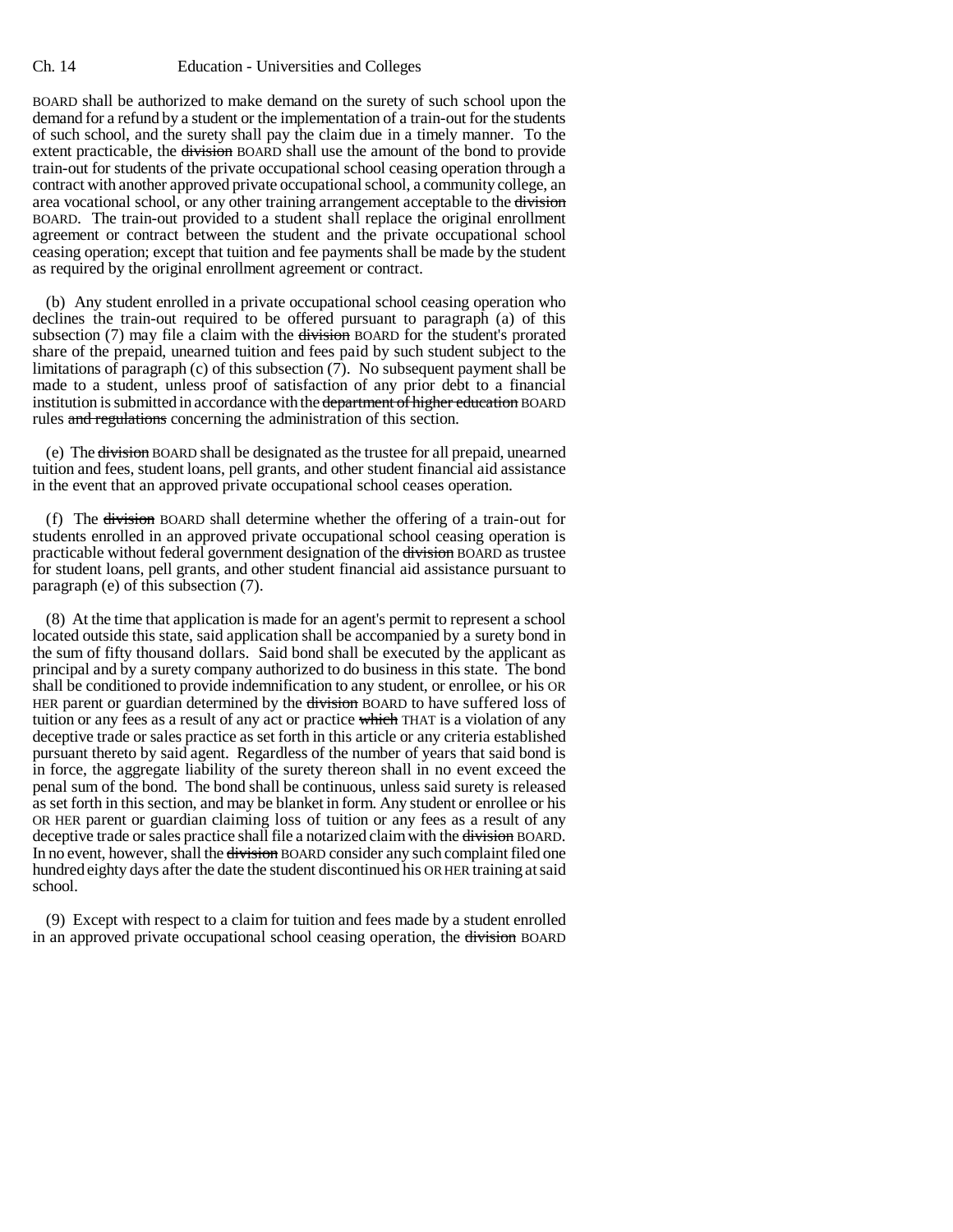shall conduct a hearing for the purpose of determining any loss of tuition or fees, and, if any claim is found to be correct and due the claimant, the division BOARD shall make demand upon the principal and the surety on the bond. If the principal or surety fails or refuses to pay the claim due, the <del>division</del> BOARD shall commence an action on such bond in any court of competent jurisdiction; except that no such action may be filed more than six years subsequent to the date of any violation which THAT gives rise to the right to file a claim pursuant to this section. A claim for tuition and fees made by a student enrolled in an approved private occupational school ceasing operation shall be handled in the manner provided in subsection (7) of this section.

(10) A certificate of approval or an agent's permit shall be suspended by operation of law when said school or agent is no longer covered by a surety bond as required by this section. The division BOARD shall give written notice to said school or agent, or both, at the last-known address, at least forty-five days prior to the release of said surety, to the effect that said certificate of approval or agent's permit shall be suspended by operation of law until another surety bond is filed in the same manner and like amount as the bond being released.

(11) A surety on any bond filed under the provisions of this section shall be released therefrom after such surety serves written notice thereof to the division BOARD at least sixty days prior to such release. Said release shall not discharge or otherwise affect any claim filed by any student or enrollee or his OR HER parent or guardian for loss of tuition or any fees which THAT occurred while said bond was in effect or which occurred under any note or contract executed during any period of time when said bond was in effect, except when another bond is filed in a like amount and provides indemnification for any such loss.

(12) (a) The division BOARD shall allow, at a reasonable price, alternate surety methods in lieu of the bonding requirements of this section. The alternate sureties shall be conditioned to provide indemnification to any student or enrollee or to any parent or guardian of such student or enrollee for any loss of tuition or any fees as a result of any act or practice which THAT is a violation of this article and to provide train-out for students enrolled in an approved school ceasing operation as provided in subsection (7) of this section. In the event that a school covered by an alternate surety ceases operation, the division BOARD shall act in the manner provided in subsection (7) of this section.

(b) Prior to September 1, 1991, and each year thereafter, any alternate surety allowed by the division BOARD shall be required to contract for an independent financial audit. Such audit shall be included in a report to the division BOARD due by January 1 of the following year. The division BOARD may disapprove an alternate surety if it deems that such surety is not able to provide students with the indemnification and train-out required by this section.

(13) For the purposes of this section, "school" and "private occupational school" shall include a for-profit private college or university, as defined in section 23-2-102 (3), C.R.S., in which the majority of students are enrolled in courses and programs which THAT are occupational in nature, as defined by the division BOARD.

**SECTION 21.** 12-59-116 (1), (2), (3) (a), and (3) (b), Colorado Revised Statutes, are amended to read: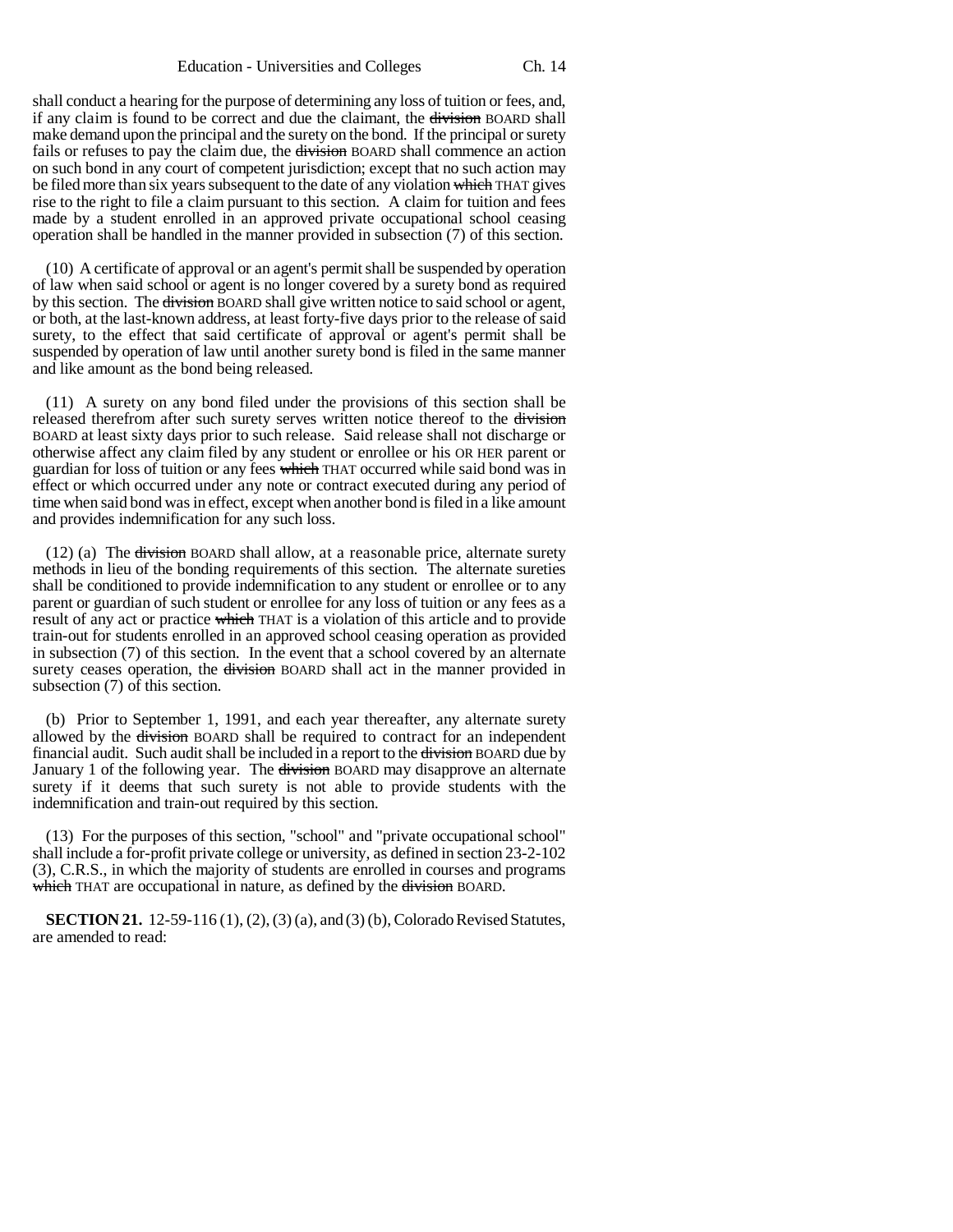**12-59-116. Fees - private occupational schools fund - annual adjustment.** (1) The division BOARD by rule shall establish fees for the direct and indirect costs of the administration of this article, which fees shall accompany any application for a certificate of approval for a new school or for a school other than a new school, for an in-state or out-of-state agent's permit, or for a change of ownership. All fees collected shall be transmitted to the state treasurer, who shall credit the same to the private occupational schools fund, which fund is hereby created. The moneys in the fund shall be subject to annual appropriation by the general assembly for the direct and indirect costs of the administration of this article. All moneys credited to the fund shall be used for the direct and indirect costs of the administration of this article and shall not be deposited in or transferred to the general fund of this state or to any other fund.

(2) In addition to the fees specified in subsection  $(1)$  of this section, the division BOARD by rule shall establish and receive fees for reviewing the qualifications of and for issuing appropriate credentials to instructors and administrators pursuant to section 12-59-106 (1) (e). Such fees shall be collected and administered in the same manner as the fees specified in subsection (1) of this section.

(3) (a) The  $division$  BOARD shall propose, as part of  $its$  THE DIVISION'S annual budget request, an adjustment in the amount of the fees that it is authorized to collect pursuant to this section. The budget request and the adjusted fees shall reflect the direct and indirect costs of administering this article.

(b) Based upon the appropriation made and subject to the approval of the Colorado commission on higher education, the division BOARD shall adjust its fees so that the revenue generated from said fees approximates the direct and indirect costs of administering this article. The adjusted fees shall remain in effect for the fiscal year for which the budget request applies.

**SECTION 22.** 12-59-118, Colorado Revised Statutes, is amended to read:

**12-59-118. Complaints of deceptive trade or sales practices.** (1) A person claiming loss of tuition or fees PECUNIARY LOSS as a result of a deceptive trade or sales practice, pursuant to section 12-59-117, by a school or agent may SHALL file with the <del>division</del> BOARD a written complaint against the school or agent. The complaint shall set forth the alleged violation and other relevant information as may be required by the division BOARD. A complaint filed under this section is a public record subject to the provisions of article 72 of title 24, C.R.S., and shall be filed within two years after the student discontinues his or her training at the school or at any time prior to the commencement of training.

(2) The division BOARD shall investigate any such complaint and thereafter may consider such complaint at a hearing. If, upon all the evidence at a hearing, the division BOARD finds that a school or agent has engaged in or is engaging in any deceptive trade or sales practice, the division BOARD may issue and cause to be served upon such school, such agent, or the designated agent for service of process, notice, or demand an order requiring such school or agent to cease and desist from such practice. The division BOARD may obtain an order for enforcement of its order in the district court pursuant to section 24-4-106, C.R.S.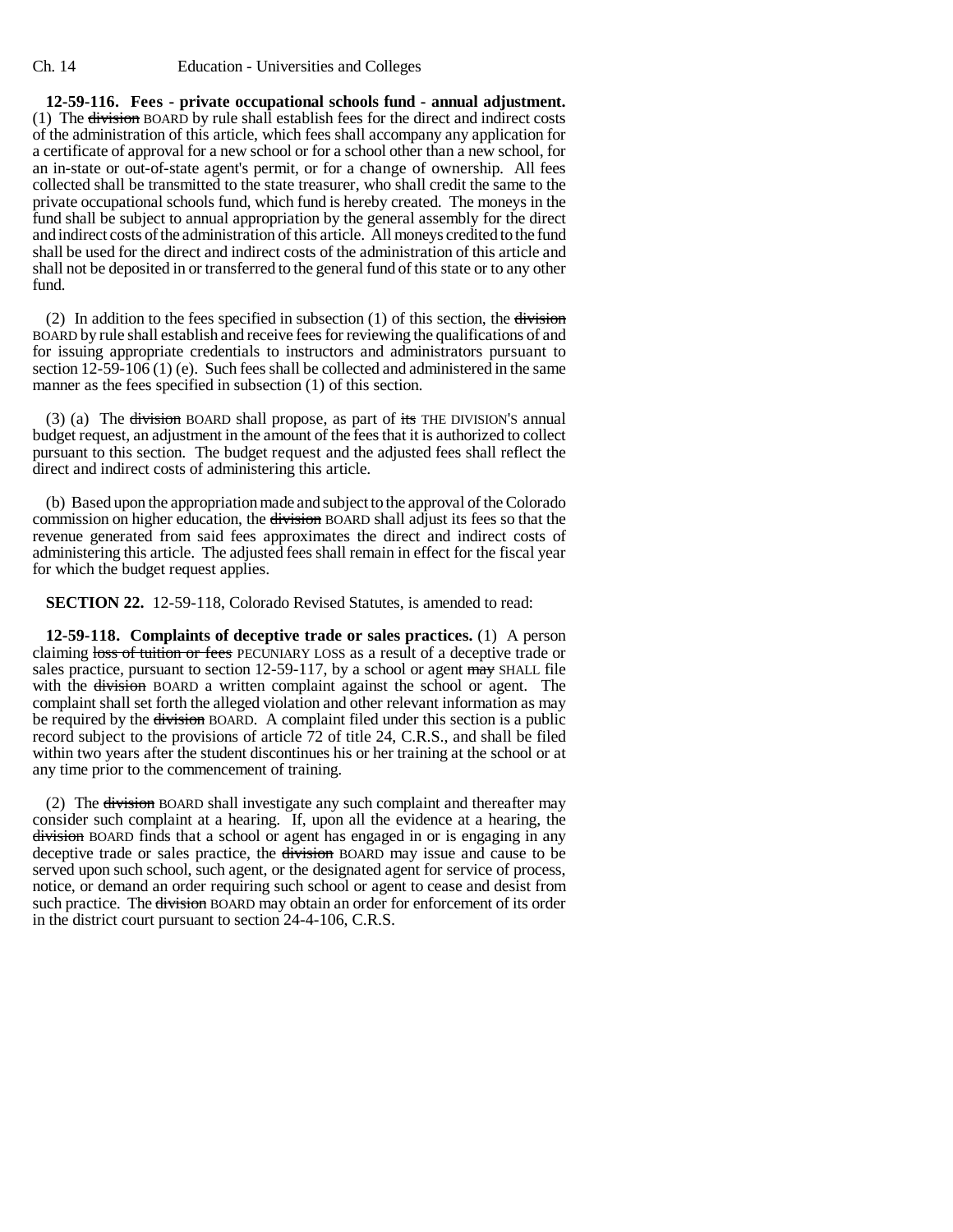(3) If the division BOARD finds that the complainant or class of complainants has suffered loss of tuition or fees PECUNIARY LOSS as a result of such practice, the division BOARD, at its discretion, may award the complainant or class of complainants full restitution for such loss. The <del>division</del> BOARD may also commence a civil action against a school or agent believed by the division BOARD to have caused a complainant or class of complainants to suffer a loss of tuition or fees PECUNIARY LOSS as a result of any deceptive trade or sales practice. Upon a finding that such complainant or class of complainants has suffered a loss of tuition or fees PECUNIARY LOSS as a result of any deceptive trade or sales practice, the court shall order the school or agent to pay to the complainant or class of complainants full restitution for such loss.

(4) ANY PERSON FILING A COMPLAINT ALLEGING A DECEPTIVE TRADE OR SALES PRACTICE PURSUANT TO THIS SECTION SHALL EXHAUST THE REMEDIES PROVIDED IN THIS SECTION PRIOR TO FILING A COMPLAINT WITH THE DISTRICT COURT ALLEGING A DECEPTIVE TRADE OR SALES PRACTICE.

**SECTION 23.** 12-59-119 (2) and (3), Colorado Revised Statutes, are amended to read:

**12-59-119. Preservation of records.** (2) In the event that it appears to the division BOARD that any such records of a school ceasing operation are in danger of being destroyed, secreted, mislaid, or otherwise made unavailable to the division BOARD, the division BOARD may seize and take possession of such records upon making application to any court of competent jurisdiction for an appropriate order. The division BOARD shall maintain or cause to be maintained in the department of personnel a permanent file of any such records.

(3) Any person desiring copies of any such records shall pay a fee as may be established by the state board.

**SECTION 24.** 12-59-121, Colorado Revised Statutes, is amended to read:

**12-59-121. Violations - civil - penalty.** The division BOARD may commence a civil action against any entity believed by the division BOARD to have violated the provisions of section 12-59-107 or who fails or refuses to deposit with the department of personnel the records required by section 12-59-119. Upon a finding that such entity has violated the provisions of section 12-59-107 or has failed or refused to deposit with the department of personnel the records required by section 12-59-119, the court shall order such entity to pay to the division a civil penalty not to exceed one hundred dollars for each violation. Each day's failure by an entity to comply with the provisions of said section shall be a separate violation.

**SECTION 25.** 12-59-123, Colorado Revised Statutes, is amended to read:

**12-59-123. State administrative procedure act.** Unless otherwise provided in this article, the provisions of the "State Administrative Procedure Act", article 4 of title 24, C.R.S., shall govern the giving of notices for and the conducting of any hearings on any matter within the authority of the division BOARD as set forth in this article.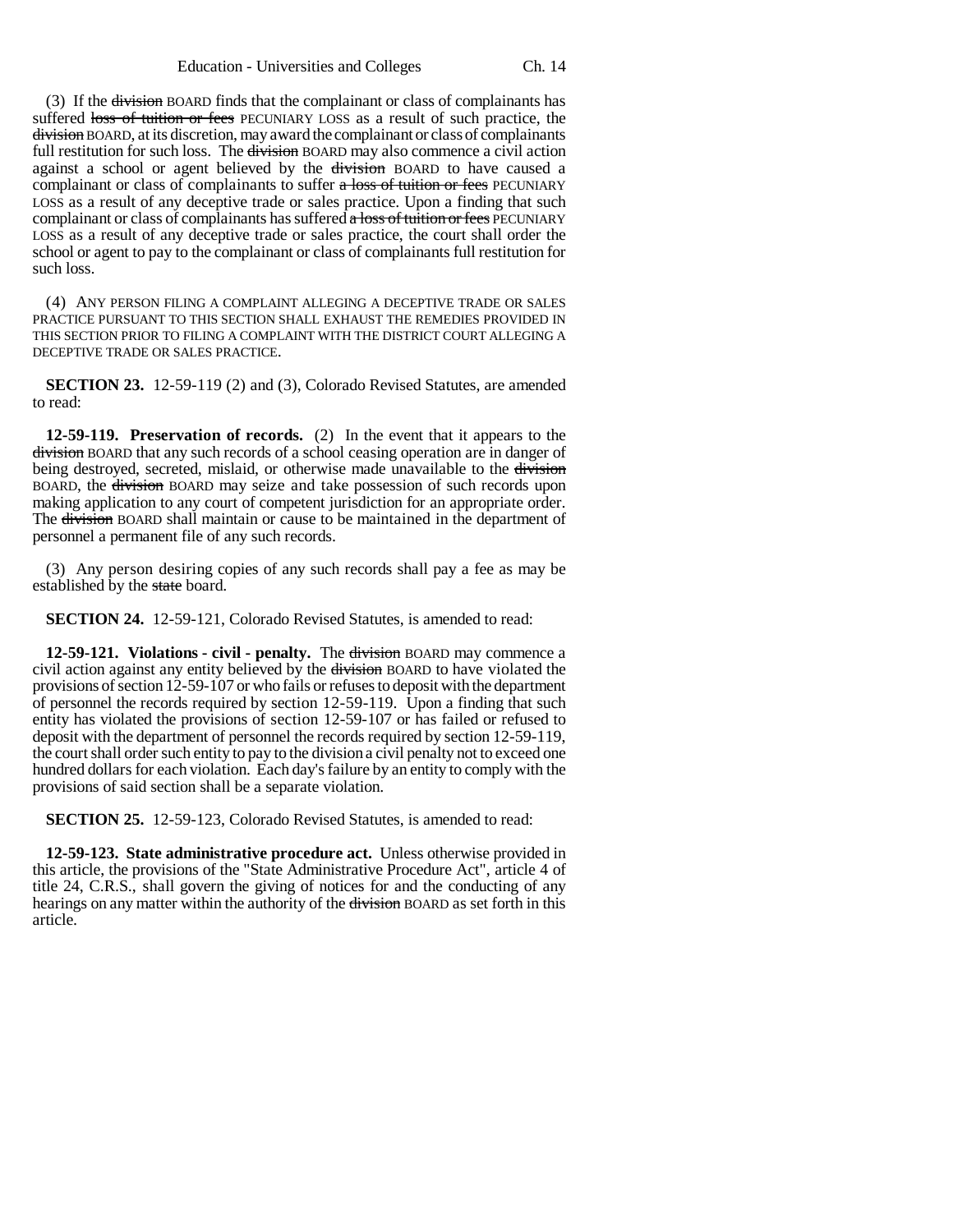### **SECTION 26.** 12-59-125, Colorado Revised Statutes, is amended to read:

**12-59-125. Enforcement - injunction.** Whenever it appears to the division BOARD that any entity is or has been violating any of the provisions of this article or any of the lawful rules and regulations or orders of the division BOARD, the division BOARD, on its own motion or on the written complaint of any person, may apply for and obtain a temporary restraining order or injunction, or both, in the name of the division BOARD in any district court in this state against said entity for the purpose of restraining or enjoining such violation or for an order directing compliance with the provisions of this article and all rules and regulations and orders issued pursuant to this article. It shall not be necessary that the division BOARD allege or prove that it has no adequate remedy at law. The right of injunction provided in this section shall be in addition to any other legal remedy which the division BOARD has and shall be in addition to any right of criminal prosecution provided by law. The existence of division BOARD action with respect to alleged violations of this article shall not operate as a bar to any action for injunctive relief pursuant to this section.

**SECTION 27.** 12-59-127, Colorado Revised Statutes, is amended to read:

**12-59-127. Transfer of governance of private occupational schools provisions for transition - rules.** (1) (a) Any powers, duties, and functions relating to the governance, jurisdiction, and control of private occupational schools which THAT were previously vested in the state board for community colleges and occupational education prior to July 1, 1990, are specifically transferred to the division on July 1, 1990.

(b) THE POWERS, DUTIES, AND FUNCTIONS SPECIFIED IN SECTION 12-59-105.3 RELATING TO THE GOVERNANCE, JURISDICTION, AND CONTROL OF PRIVATE OCCUPATIONAL SCHOOLS THAT WERE PREVIOUSLY VESTED IN THE DIVISION PRIOR TO JULY 1, 1998, ARE SPECIFICALLY TRANSFERRED TO THE BOARD ON JULY 1, 1998.

(2) (a) The certificate of approval of any school holding a valid certificate of approval prior to July 1, 1990, issued by the state board for community colleges and occupational education which THAT does not expire normally on said date shall extend to and expire on its normal date without approval of the division unless such certificate of approval is revoked or suspended by the division or unless the school ceases operation.

(b) THE CERTIFICATE OF APPROVAL OF ANY SCHOOL HOLDING A VALID CERTIFICATE OF APPROVAL PRIOR TO JULY 1,1998, ISSUED BY THE DIVISION THAT DOES NOT EXPIRE NORMALLY ON SAID DATE SHALL EXTEND TO AND EXPIRE ON ITS NORMAL DATE WITHOUT APPROVAL OF THE BOARD UNLESS SUCH CERTIFICATE OF APPROVAL IS REVOKED OR SUSPENDED BY THE BOARD OR UNLESS THE SCHOOL CEASES OPERATION.

(3) (a) The permit of any agent holding a valid permit prior to July 1, 1990, issued by the state board for community colleges and occupational education which THAT does not expire normally on said date shall extend to and expire on its normal date without approval of the division unless such approval is revoked or suspended by the division or unless the school represented by the agent ceases operation.

(b) THE PERMIT OF ANY AGENT HOLDING A VALID PERMIT PRIOR TO JULY 1, 1998,